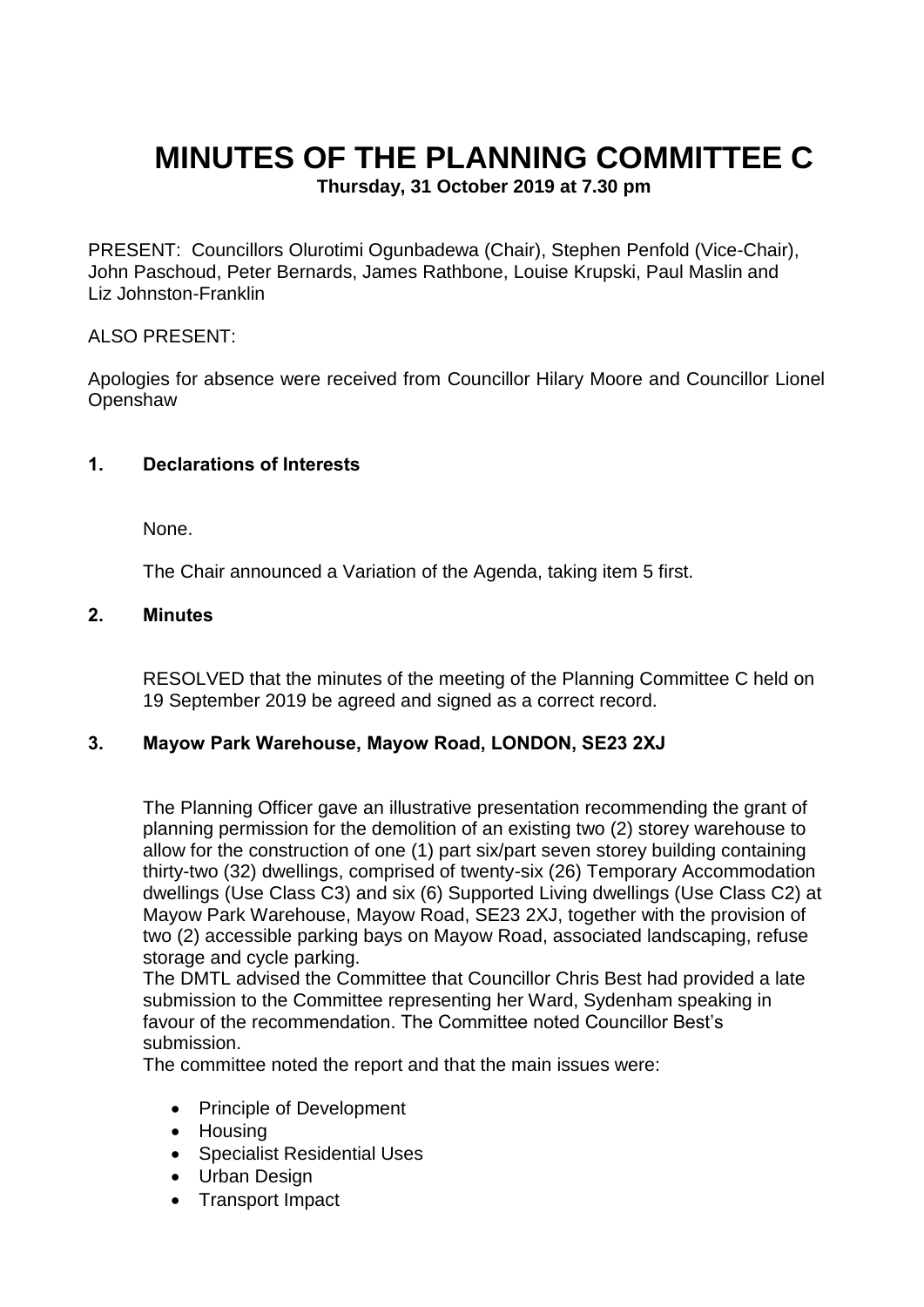- Impact on Adjoining Properties
- Sustainable Development
- Natural Environment

Following members' enquiries relating to parking, pedestrian safety, children's play area and shared amenities, the Officer confirmed that an independent parking survey was undertaken to assess the existing parking stress on the public highway surrounding the application site. The results of the survey confirmed that there is capacity on-street to accommodate the parking demand generated by the development proposals. The site does not support vehicular access and the proposal is for car-free development, however two (2) Wheelchair parking bays are proposed on Mayow Road to support the Supported Living element of the proposal. The Officer advised that improvement works would be carried out to the pedestrian crossing point at the Mayow Road/Dacres Road junction to improve accessibility, calm traffic and reduce vehicle speeds.

The Officer also stated that all Temporary Accommodation would meet or exceed the required private amenity space and the Supported Living element would provide a significant area of external private amenity space. However owing to the constraints of the site, no play space would be provided. The site did adjoin Mayow Park, which had a play area, outdoor gym, nature reserve, café, tennis and cricket facilities), considered to be a convenient and appropriate alternative to providing onsite play space provision. The Officer confirmed that adequate public consultation was undertaken.

The DMTL advised the Committee that the proposal would support six (6) Supported Living flats (Use Class C2) and twenty-six (26) Temporary Accommodation dwellings (Use Class C3) which would provide new high quality Temporary Accommodation for local homeless families in the borough, provide high quality Supported Living accommodation for adults who have learning difficulty and/or autism. The DMTL confirmed that the design carefully considered the needs of the existing and future residents and neighbours. There was no promotion of any vulnerable individual accommodation or those with any drug/alcohol dependency.

The agent on behalf of the applicant, addressed the Committee describing the housing crisis, population growth, and the council's efforts to provide housing. The applicant described the site application with emphasis on the enhancements proposed relating to massing, open space, outlook and privacy, green spaces and trees, design and brickwork. The applicant advised the Committee they also intended to ensure supported living was in the ideal location.

Following members' enquiries relating to carbon reduction, energy efficiency, wheelchair accessible properties and electric charging points, the agent advised that the applicant had met the local authority's needs and requirements. The agent also confirmed the bicycle provision was at ground level, and that a ramp would be provided in the bike store. The agent advised with regard to wheelchair accessible units, that their client had met the needs and requirements of the local authority. The agent advised that electric charge points was a provision the applicant would be keen to provide, and address in the future.

A resident addressed the Committee, advising that she was representing the immediate neighbours to the application site. Residents were opposed to the proposal because of concerns relating to disruption, safety and security, design, parking and traffic, impact on surrounding buildings, sustainability, consultation and antisocial behaviour.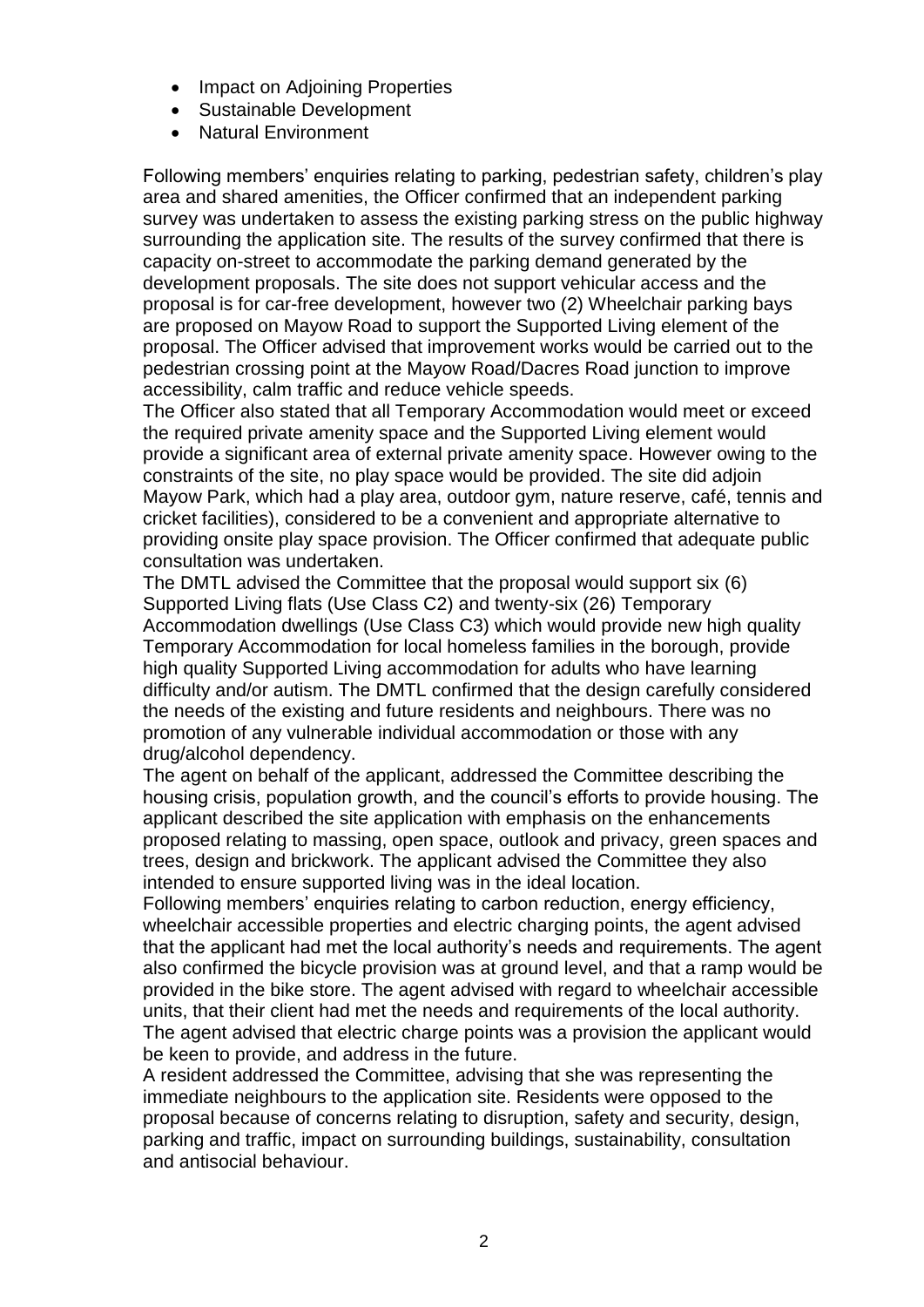The Committee considered the submissions made at the meeting, and

# **RESOLVED**

That planning permission be **GRANTED** for the demolition of an existing two (2) storey warehouse to allow for the construction of one (1) part six/part seven storey building containing thirty-two (32) dwellings, comprised of:

 twenty-six (26) Temporary Accommodation dwellings (Use Class C3) and six (6) Supported Living dwellings (Use Class C2) at Mayow Park Warehouse, Mayow Road, SE23 2XJ, together with the provision of two (2) accessible parking bays on Mayow Road, associated landscaping, refuse storage and cycle parking, subject to Conditions and Informatives outlined in the report.

## **4. 79 & 81 Chinbrook Road, LONDON, SE12 9QL**

The Planning Officer gave an illustrative presentation recommending the grant of planning permission for the demolition of the existing side and rear additions, and the construction of a new three storey (including lower ground floor) rear extension, two storey side extension (including lower ground floor) in place of an existing garage, remodelling of the roof including an increase in height and the construction of two gable extensions with balconies above the front bays, alterations to the existing windows and doors and installation of new windows in the east elevation to facilitate the provision of eight self-contained flats (2 x 1 bedroom, 3 x 2 bedroom and 3 x 3 bedroom) at 79 Chinbrook Road, SE12, together with remodelling of the front curtilage to provide a single vehicular entry point and four car parking spaces along with the provision of landscaping as well as associated bin and cycle parking storage enclosures.

The committee noted the report and that the main issues were:

- Principle of Development;
- Design:
- Standard of accommodation;
- Residential Amenity;
- Transport and Highways:
- Waste management;
- Flood Risk.

Following members' enquiries relating to the nature of the application and parking, the Officer confirmed the site applications were separate, not one application. The Committee considered the submissions made at the meeting, and

## RESOLVED

That planning permission be **GRANTED** for demolition of the existing side and rear additions, and the construction of a new three storey (including lower ground floor) rear extension, two storey side extension (including lower ground floor) in place of an existing garage, remodelling of the roof including an increase in height and the construction of two gable extensions with balconies above the front bays,